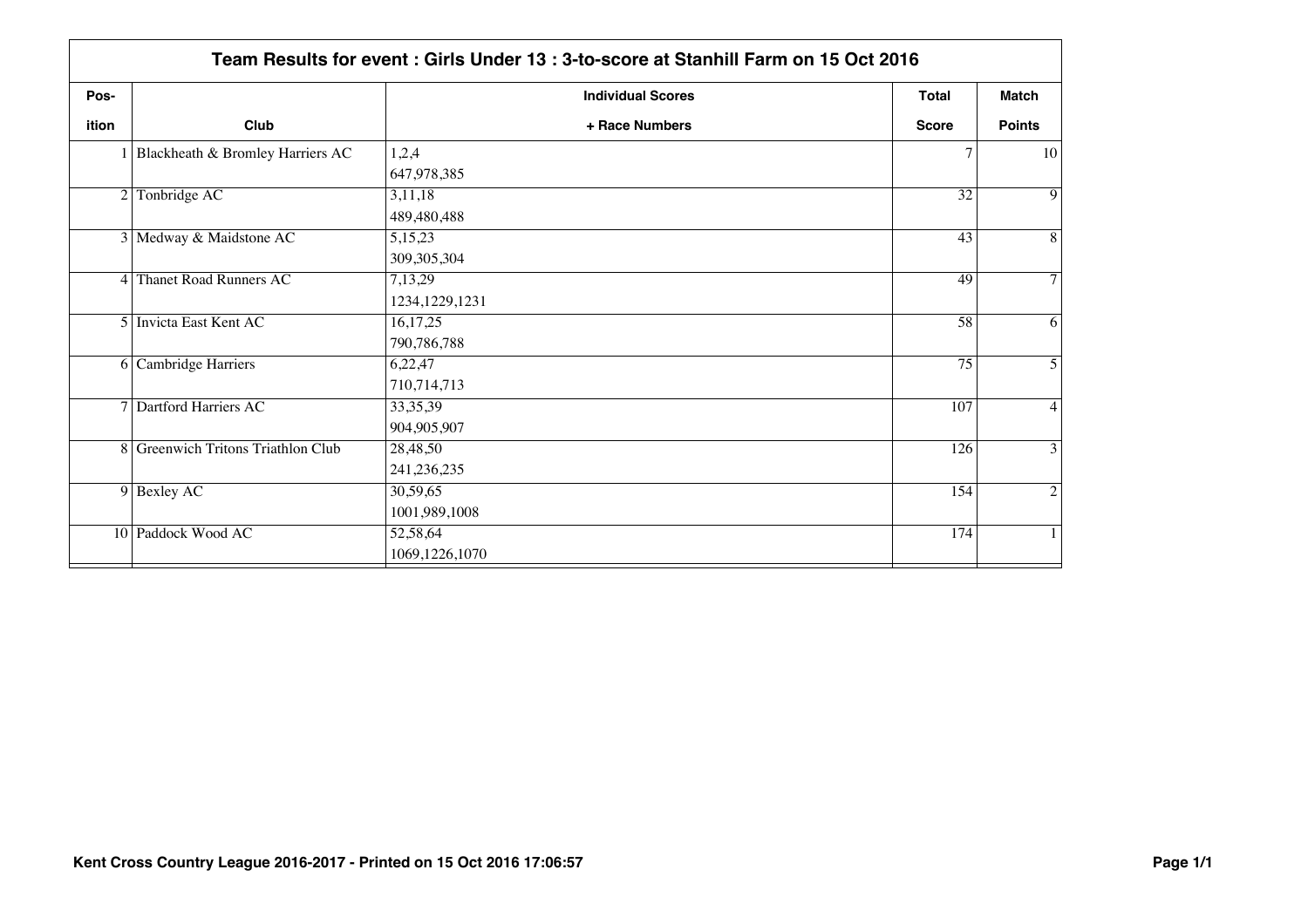|       | Team Results for event: Boys Under 13: 3-to-score at Stanhill Farm on 15 Oct 2016 |                          |              |                |  |
|-------|-----------------------------------------------------------------------------------|--------------------------|--------------|----------------|--|
| Pos-  |                                                                                   | <b>Individual Scores</b> | <b>Total</b> | Match          |  |
| ition | Club                                                                              | + Race Numbers           | <b>Score</b> | <b>Points</b>  |  |
|       | Tonbridge AC                                                                      | 1,2,4                    |              | 9              |  |
|       |                                                                                   | 507,496,506              |              |                |  |
|       | 2 Blackheath & Bromley Harriers AC                                                | 3,8,9                    | 20           | 8              |  |
|       |                                                                                   | 419,1199,421             |              |                |  |
|       | 3 Medway & Maidstone AC                                                           | 16,17,21                 | 54           | $\tau$         |  |
|       |                                                                                   | 100,98,120               |              |                |  |
|       | 4 Cambridge Harriers                                                              | 13,37,48                 | 98           | 6              |  |
|       |                                                                                   | 838, 842, 837            |              |                |  |
|       | 5 Judd School                                                                     | 28,41,43                 | 112          | 5              |  |
|       |                                                                                   | 1185, 1189, 1182         |              |                |  |
|       | 6 Bexley AC                                                                       | 26,29,59                 | 114          | $\overline{4}$ |  |
|       |                                                                                   | 1013, 1011, 1012         |              |                |  |
|       | 7 Thanet Road Runners AC                                                          | 15,39,60                 | 114          | $\overline{3}$ |  |
|       |                                                                                   | 1236, 1235, 1253         |              |                |  |
|       | 8 Dartford Harriers AC                                                            | 27,34,56                 | 117          | 2              |  |
|       |                                                                                   | 768, 767, 764            |              |                |  |
|       | 9 S-Factor AC                                                                     | 45,54,68                 | 167          |                |  |
|       |                                                                                   | 982,985,983              |              |                |  |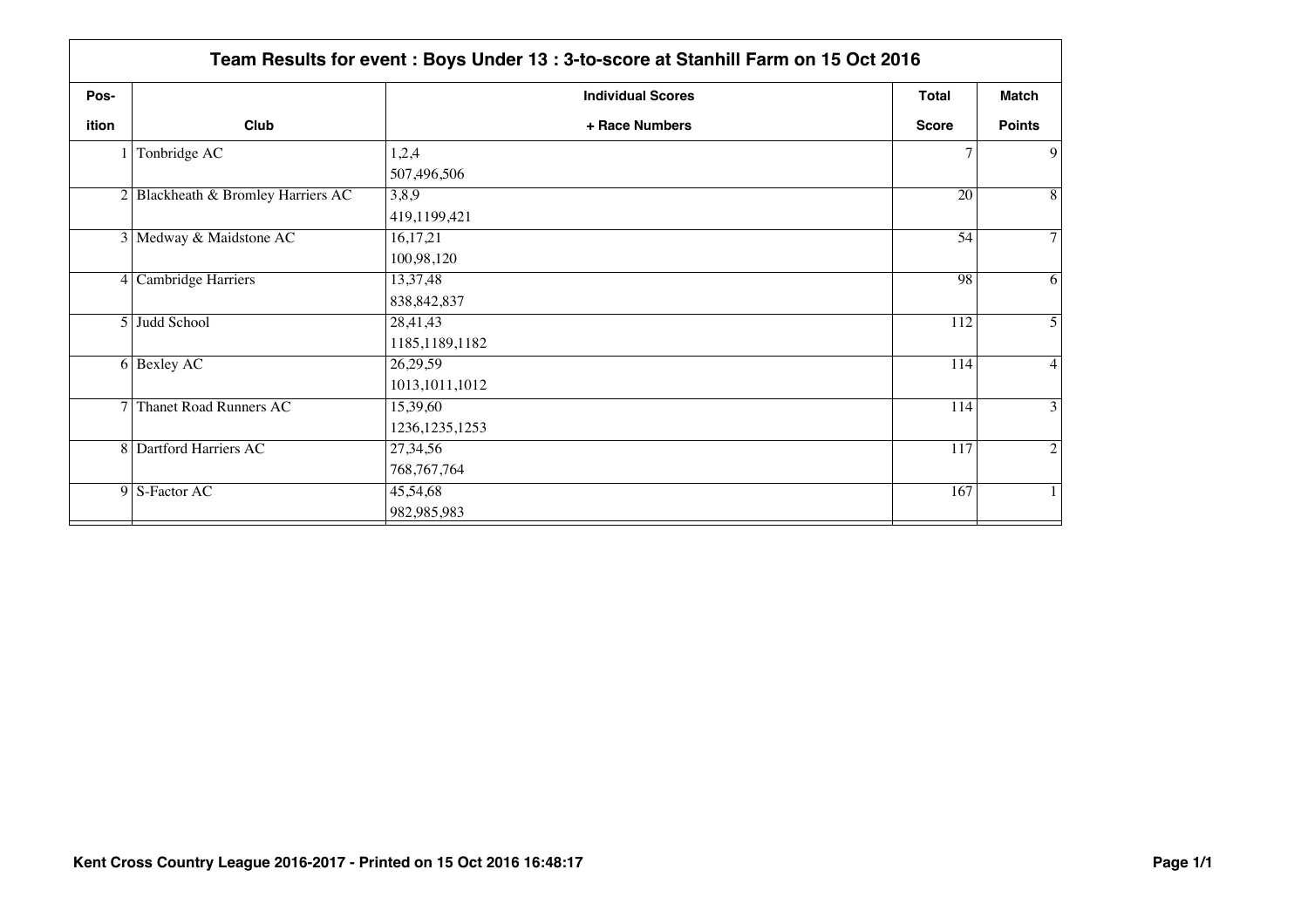|       | Team Results for event: Girls Under 15: 3-to-score at Stanhill Farm on 15 Oct 2016 |                          |              |                |  |  |
|-------|------------------------------------------------------------------------------------|--------------------------|--------------|----------------|--|--|
| Pos-  |                                                                                    | <b>Individual Scores</b> | Total        | <b>Match</b>   |  |  |
| ition | Club                                                                               | + Race Numbers           | <b>Score</b> | <b>Points</b>  |  |  |
|       | I Blackheath & Bromley Harriers AC                                                 | 1,2,3                    | 6            | 6              |  |  |
|       |                                                                                    | 364, 379, 375            |              |                |  |  |
|       | Tonbridge AC<br>6,8,9<br>$\overline{2}$                                            |                          | 23           | 5              |  |  |
|       |                                                                                    | 516, 517, 523            |              |                |  |  |
|       | 3 Invicta East Kent AC                                                             | 4,12,27                  | 43           | $\overline{4}$ |  |  |
|       |                                                                                    | 793, 795, 794            |              |                |  |  |
|       | 4 Thanet Road Runners AC                                                           | 5,20,25                  | 50           | 3              |  |  |
|       |                                                                                    | 1240, 1241, 1239         |              |                |  |  |
|       | 5 Dartford Harriers AC                                                             | 17, 19, 22               | 58           | $\overline{2}$ |  |  |
|       |                                                                                    | 898,897,899              |              |                |  |  |
|       | 6 Medway & Maidstone AC                                                            | 7,31,36                  | 74           |                |  |  |
|       |                                                                                    | 298,296,295              |              |                |  |  |
|       |                                                                                    |                          |              |                |  |  |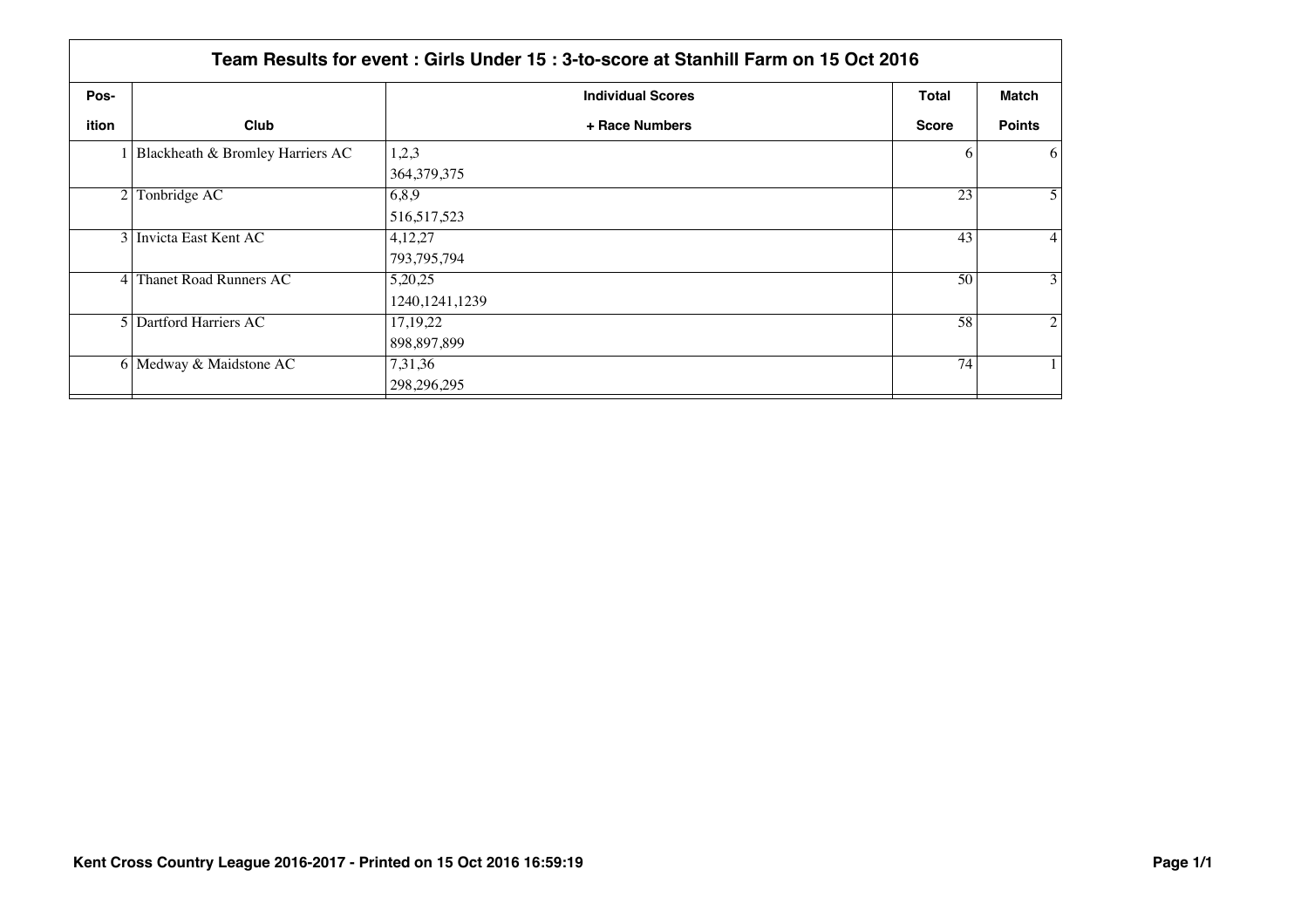| Pos-  |                                    | <b>Individual Scores</b> | <b>Total</b>    | <b>Match</b>   |
|-------|------------------------------------|--------------------------|-----------------|----------------|
| ition | Club                               | + Race Numbers           | <b>Score</b>    | <b>Points</b>  |
|       | Tonbridge AC                       | 4,6,8                    | 18              | 10             |
|       |                                    | 532,528,529              |                 |                |
|       | 2 Invicta East Kent AC             | 1,5,17                   | $\overline{23}$ | $\overline{9}$ |
|       |                                    | 808,971,811              |                 |                |
|       | 3 Medway & Maidstone AC            | 7,10,18                  | 35              | $\overline{8}$ |
|       |                                    | 115,114,106              |                 |                |
|       | 4 Blackheath & Bromley Harriers AC | 9,13,14                  | 36              | $\overline{7}$ |
|       |                                    | 441,438,440              |                 |                |
|       | $5$ Bexley AC                      | 11,15,16                 | 42              | $\overline{6}$ |
|       |                                    | 1019,1018,1020           |                 |                |
|       | <b>6</b> Dartford Harriers AC      | 3,33,41                  | 77              | $\overline{5}$ |
|       |                                    | 769,754,759              |                 |                |
|       | 7 Cambridge Harriers               | 2,38,45                  | 85              | $\overline{4}$ |
|       |                                    | 846, 848, 845            |                 |                |
|       | 8 Beech Grove Academy              | 21,25,60                 | 106             | $\overline{3}$ |
|       |                                    | 37, 33, 35               |                 |                |
|       | 9 Judd School                      | 39,54,67                 | 160             | $\overline{2}$ |
|       |                                    | 1176, 1172, 1179         |                 |                |
|       | 10 Medway Park Phoenix             | 59,74,75                 | 208             | $\mathbf{1}$   |
|       |                                    | 1162,1163,1161           |                 |                |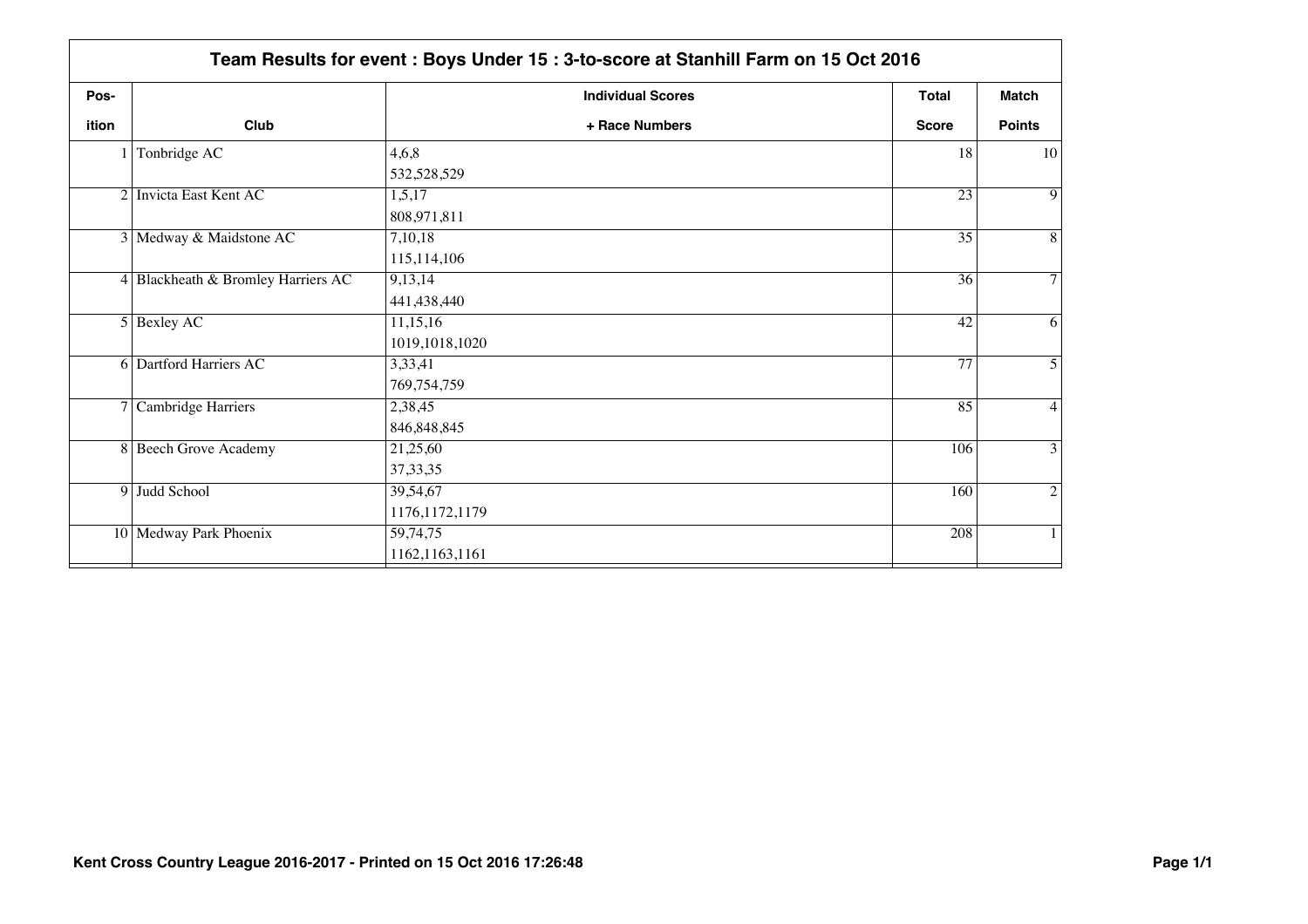|              | Team Results for event : Women Under 17 : 3-to-score at Stanhill Farm on 15 Oct 2016 |                          |              |                |  |  |
|--------------|--------------------------------------------------------------------------------------|--------------------------|--------------|----------------|--|--|
| Pos-         |                                                                                      | <b>Individual Scores</b> | <b>Total</b> | Match          |  |  |
| <b>ition</b> | Club                                                                                 | + Race Numbers           | <b>Score</b> | <b>Points</b>  |  |  |
|              | Blackheath & Bromley Harriers AC                                                     | 5,6,8                    | 19           | $\overline{4}$ |  |  |
|              |                                                                                      | 357, 359, 355            |              |                |  |  |
|              | $2$ Tonbridge AC                                                                     | 1,11,13                  | 25           | 3              |  |  |
|              |                                                                                      | 539, 547, 544            |              |                |  |  |
|              | 3 Dartford Harriers AC                                                               | 2,10,23                  | 35           | 2              |  |  |
|              |                                                                                      | 890,889,893              |              |                |  |  |
|              | $4$ Cambridge Harriers                                                               | 4,21,28                  | 53           |                |  |  |
|              |                                                                                      | 720,724,722              |              |                |  |  |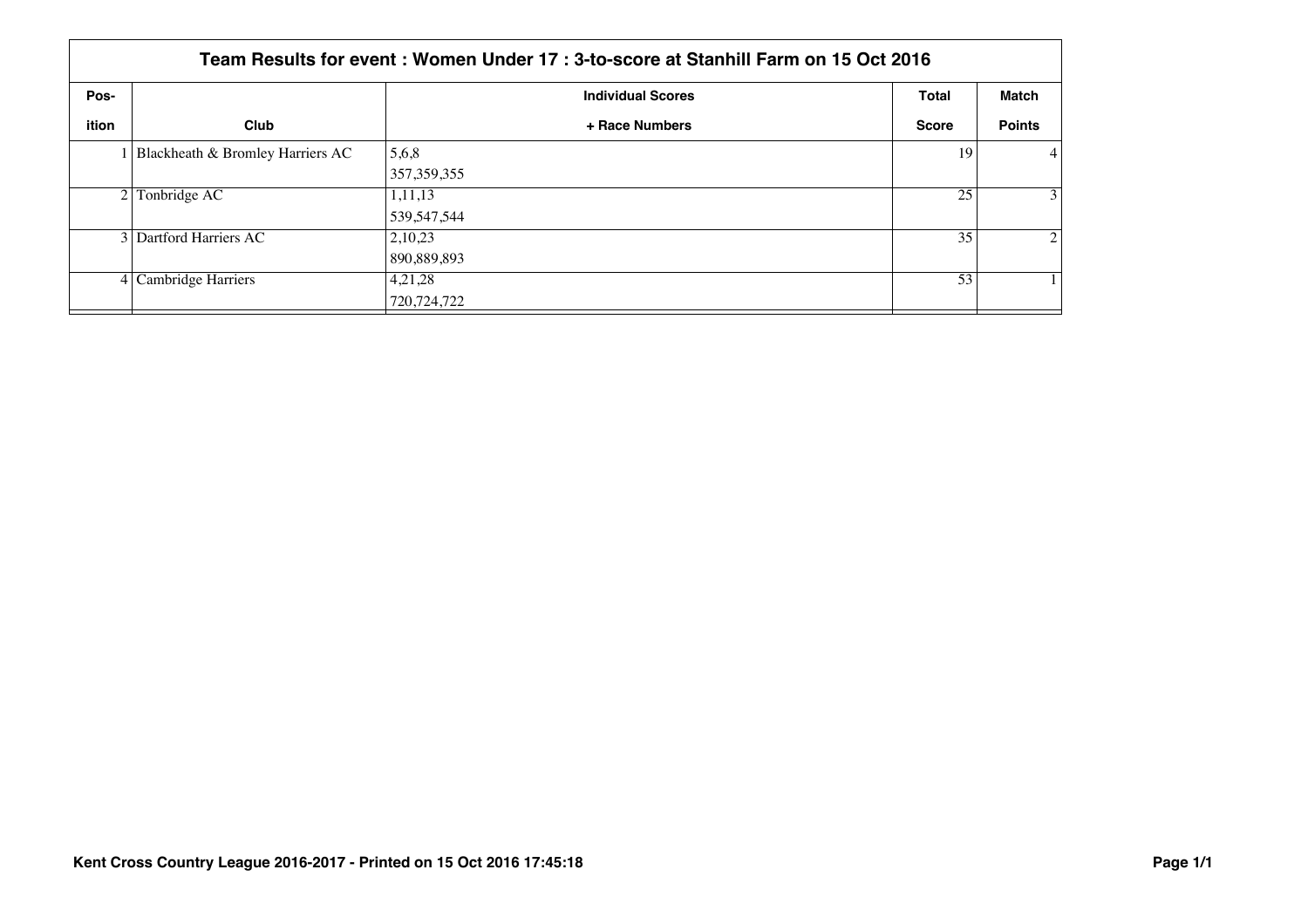|       | Team Results for event: Women Under 20: 3-to-score at Stanhill Farm on 15 Oct 2016 |                          |              |               |  |  |
|-------|------------------------------------------------------------------------------------|--------------------------|--------------|---------------|--|--|
| Pos-  |                                                                                    | <b>Individual Scores</b> | Total        | <b>Match</b>  |  |  |
| ition | <b>Club</b>                                                                        | + Race Numbers           | <b>Score</b> | <b>Points</b> |  |  |
|       | Cambridge Harriers                                                                 | 2,4,5                    |              |               |  |  |
|       |                                                                                    | 6123.6122.6130           |              |               |  |  |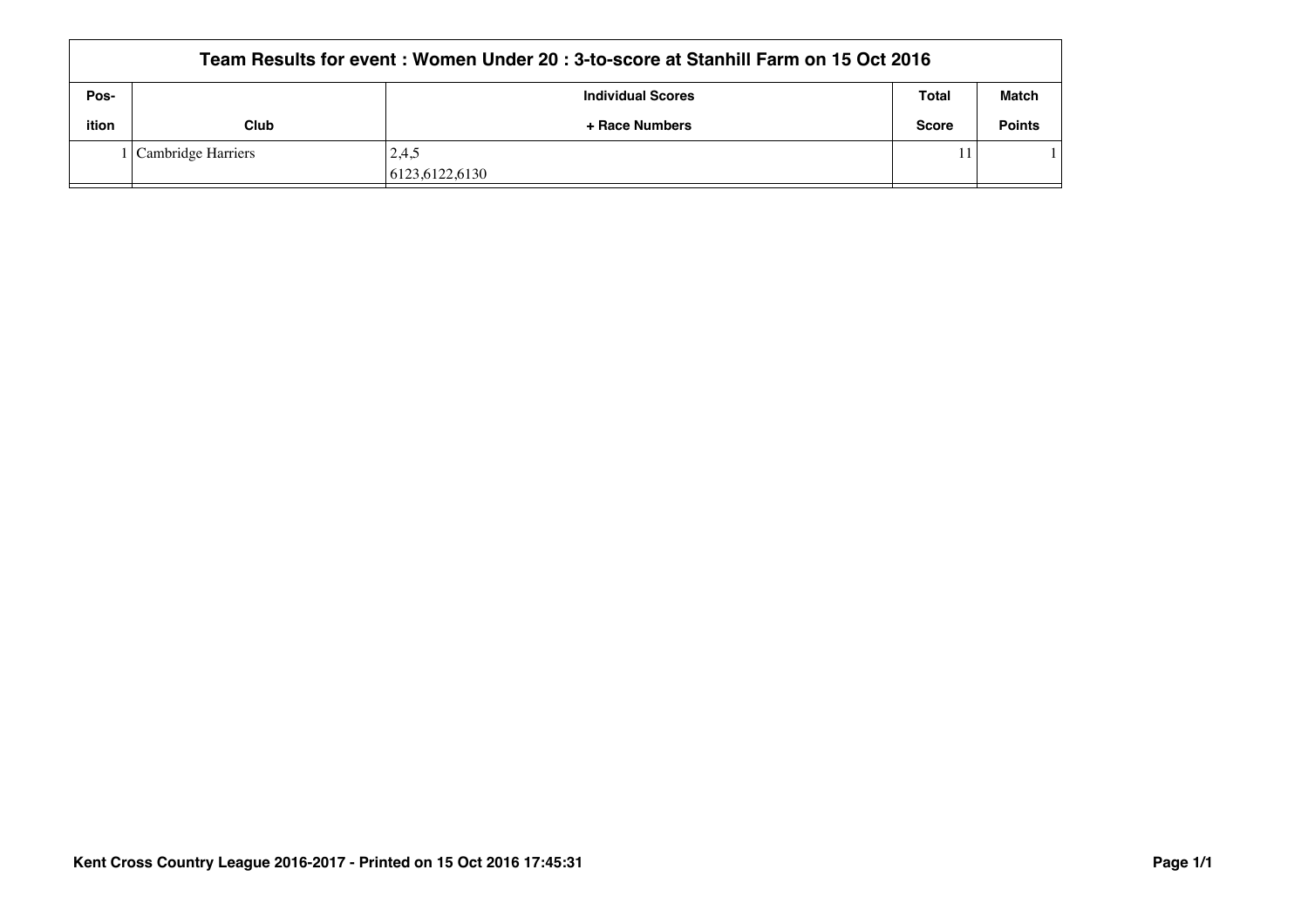|       | Team Results for event: Men Under 17: 3-to-score at Stanhill Farm on 15 Oct 2016 |                          |              |                |  |
|-------|----------------------------------------------------------------------------------|--------------------------|--------------|----------------|--|
| Pos-  |                                                                                  | <b>Individual Scores</b> | <b>Total</b> | Match          |  |
| ition | Club                                                                             | + Race Numbers           | <b>Score</b> | <b>Points</b>  |  |
|       | Tonbridge AC                                                                     | 1,2,3                    | 6            | $\tau$         |  |
|       |                                                                                  | 559,563,550              |              |                |  |
|       | 2 Blackheath & Bromley Harriers AC                                               | 8,13,16                  | 37           | 6              |  |
|       |                                                                                  | 457,460,459              |              |                |  |
|       | 3 Cambridge Harriers                                                             | 6,9,26                   | 41           | 5              |  |
|       |                                                                                  | 851,855,856              |              |                |  |
|       | 4 Invicta East Kent AC                                                           | 10,17,21                 | 48           | $\overline{4}$ |  |
|       |                                                                                  | 815,816,818              |              |                |  |
|       | 5 Medway & Maidstone AC                                                          | 12,15,32                 | 59           | 3              |  |
|       |                                                                                  | 125, 123, 122            |              |                |  |
|       | <b>6</b> Dartford Harriers AC                                                    | 18,23,25                 | 66           | $\overline{2}$ |  |
|       |                                                                                  | 758,760,757              |              |                |  |
|       | 7 Beech Grove Academy                                                            | 29,30,33                 | 92           |                |  |
|       |                                                                                  | 31, 34, 32               |              |                |  |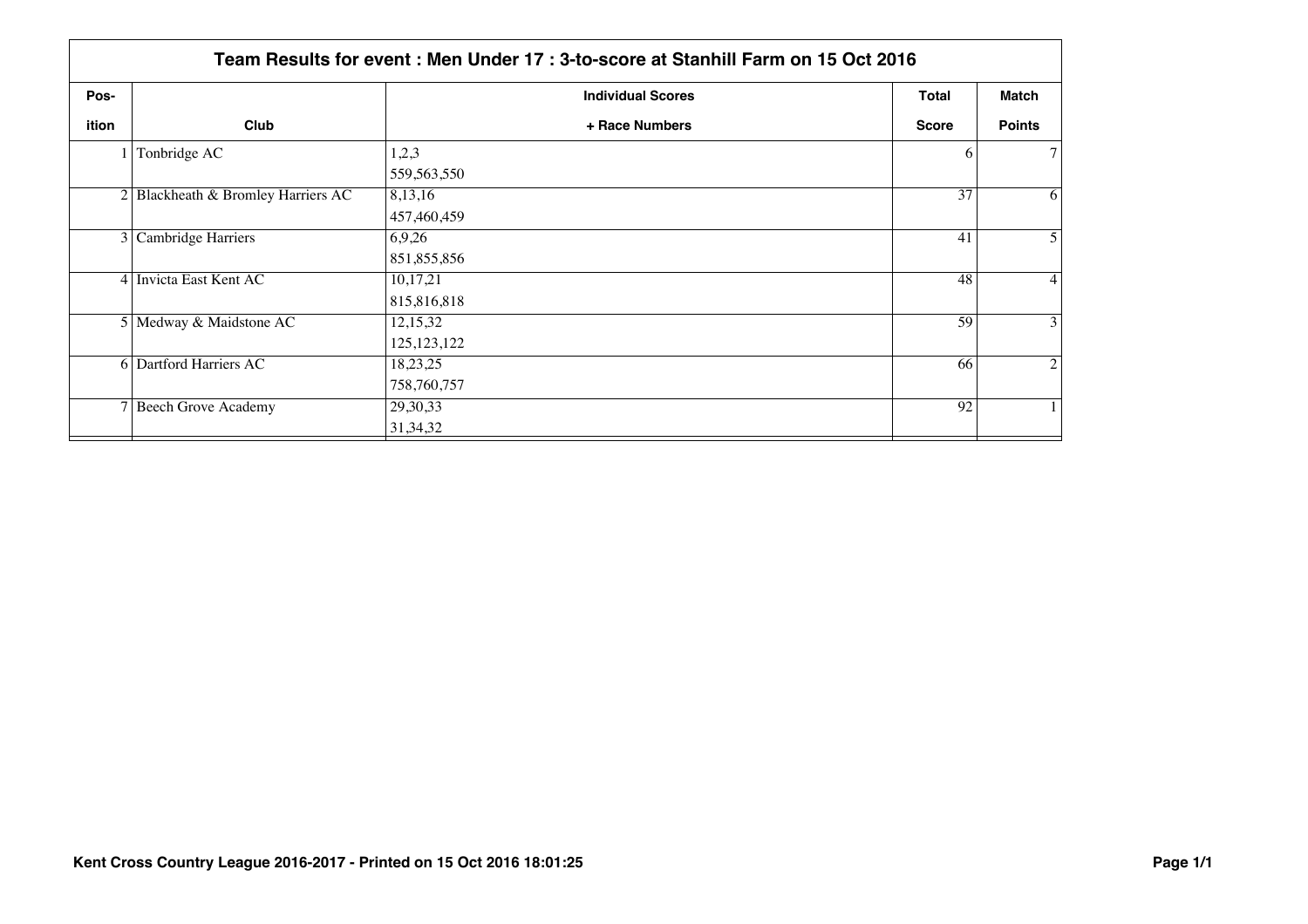|       | Team Results for event: Men Under 20: 3-to-score at Stanhill Farm on 15 Oct 2016 |                           |              |                             |  |  |
|-------|----------------------------------------------------------------------------------|---------------------------|--------------|-----------------------------|--|--|
| Pos-  |                                                                                  | <b>Individual Scores</b>  | Total        | Match                       |  |  |
| ition | Club                                                                             | + Race Numbers            | <b>Score</b> | <b>Points</b>               |  |  |
|       | l   Medway & Maidstone AC                                                        | 1,3,7<br>2009, 2039, 2013 |              | $\mathcal{D}_{\mathcal{L}}$ |  |  |
|       | 2 Beech Grove Academy                                                            | 2.5.8<br>2002, 2003, 2001 | 15           |                             |  |  |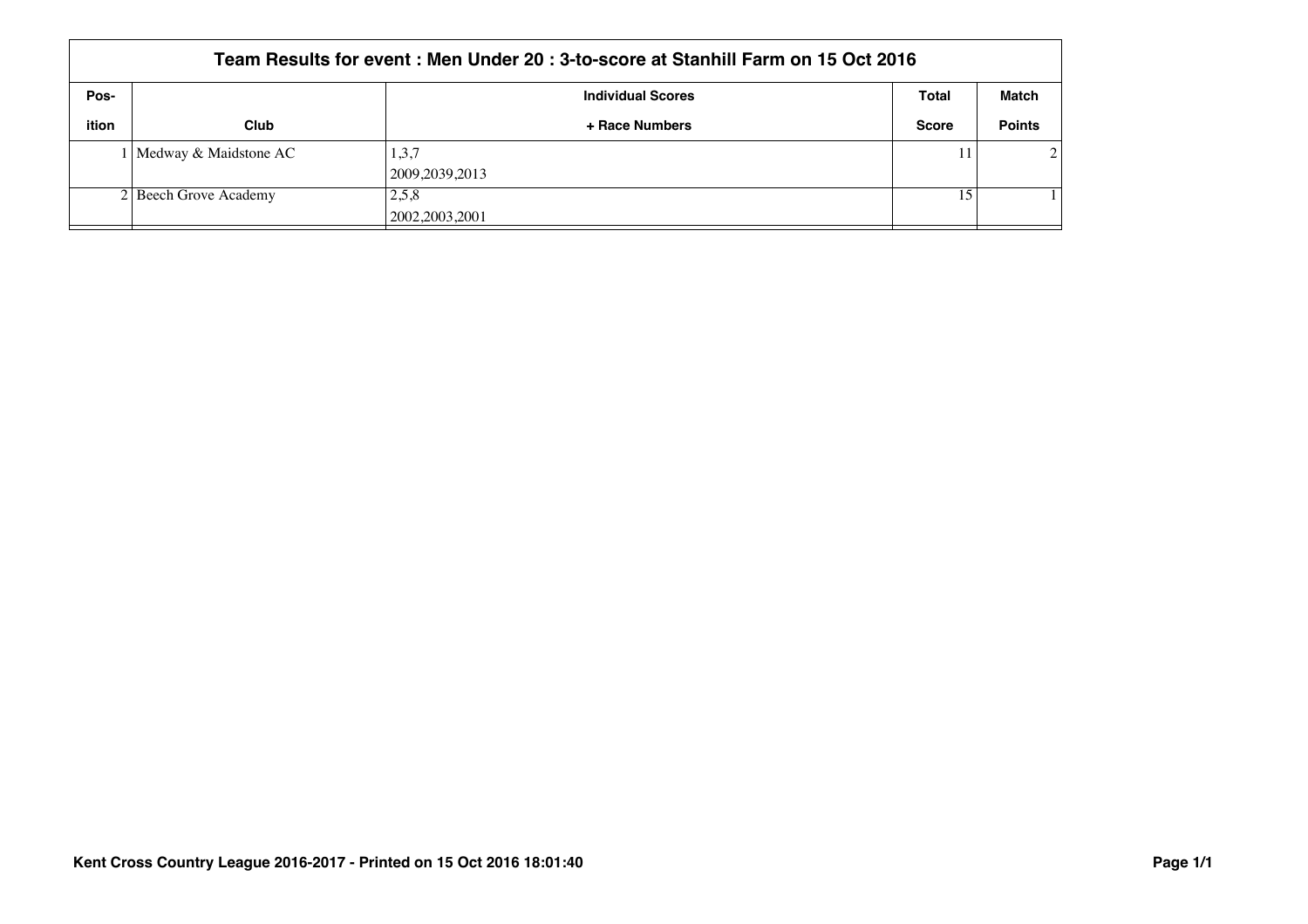| Pos-         |                                     | <b>Individual Scores</b> | Total            | <b>Match</b>    |
|--------------|-------------------------------------|--------------------------|------------------|-----------------|
| <b>ition</b> | Club                                | + Race Numbers           | <b>Score</b>     | <b>Points</b>   |
|              | 1 Medway & Maidstone AC             | 5,7,12                   | 24               | 19              |
|              |                                     | 317, 314, 315            |                  |                 |
|              | 2 Paddock Wood AC                   | 3,11,13                  | $\overline{27}$  | $\overline{18}$ |
|              |                                     | 284, 283, 281            |                  |                 |
|              | 3 Tonbridge AC                      | 1,14,15                  | $\overline{30}$  | $\overline{17}$ |
|              |                                     | 571,568,6120             |                  |                 |
|              | 4 Blackheath & Bromley Harriers AC  | 4,8,18                   | $\overline{30}$  | $\overline{16}$ |
|              |                                     | 6114,6116,329            |                  |                 |
|              | 5 Invicta East Kent AC              | 2,30,38                  | 70               | $\overline{15}$ |
|              |                                     | 6128,6126,801            |                  |                 |
|              | 6 Cambridge Harriers                | 6,31,48                  | 85               | $\overline{14}$ |
|              |                                     | 1113,927,1149            |                  |                 |
|              | 7 Crystal Palace Triathletes        | 10,37,59                 | 106              | $\overline{13}$ |
|              |                                     | 45,55,51                 |                  |                 |
|              | 8 Dartford Road Runners             | 34, 36, 43               | $\overline{113}$ | $\overline{12}$ |
|              |                                     | 993,998,999              |                  |                 |
|              | 9 Tunbridge Wells Harriers          | 19,42,77                 | 138              | $\overline{11}$ |
|              |                                     | 703,676,692              |                  |                 |
|              | 10 Folkestone RC                    | 24,32,84                 | 140              | $\overline{10}$ |
|              |                                     | 1092,1088,1103           |                  |                 |
|              | 11 Dartford Harriers AC             | 29,49,64                 | 142              | $\overline{9}$  |
|              |                                     | 872, 877, 886            |                  |                 |
|              | 12 Istead & Ifield Harriers         | 22,61,70                 | 153              | $\,8\,$         |
|              |                                     | 17,12,26                 |                  |                 |
|              | 13 Bexley AC                        | 9,46,98                  | 153              | $\overline{7}$  |
|              |                                     | 1155, 1055, 1259         |                  |                 |
|              | 14 South Kent Harriers              | 33,51,72                 | 156              | 6               |
|              |                                     | 93,92,85                 |                  |                 |
|              | 15 Greenwich Tritons Triathlon Club | 50,54,60                 | 164              | $\overline{5}$  |
|              |                                     | 226,200,198              |                  |                 |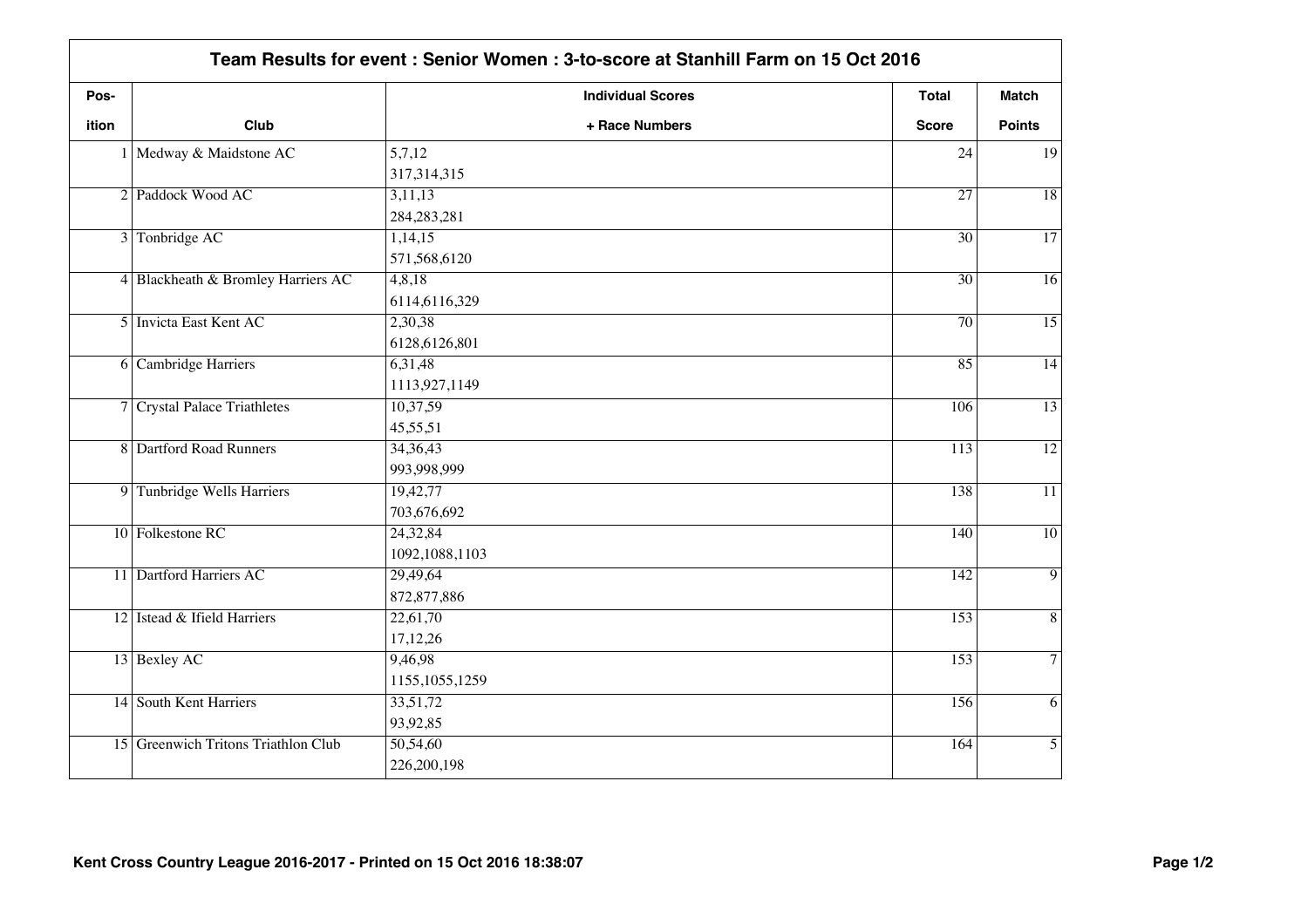|       | Team Results for event: Senior Women: 3-to-score at Stanhill Farm on 15 Oct 2016 |                          |              |                |  |  |
|-------|----------------------------------------------------------------------------------|--------------------------|--------------|----------------|--|--|
| Pos-  |                                                                                  | <b>Individual Scores</b> | <b>Total</b> | Match          |  |  |
| ition | Club                                                                             | + Race Numbers           | <b>Score</b> | <b>Points</b>  |  |  |
|       | 16 Ashford AC                                                                    | 44,56,105                | 205          | $\vert$ 4      |  |  |
|       |                                                                                  | 287, 286, 289            |              |                |  |  |
|       | 17 Orpington Road Runners                                                        | 28,104,111               | 243          | 3 <sup>1</sup> |  |  |
|       |                                                                                  | 606.611.616              |              |                |  |  |
|       | 18   Weald Triathlon Club                                                        | 74,83,94                 | 251          | $\overline{2}$ |  |  |
|       |                                                                                  | 627,632,1217             |              |                |  |  |
|       | 19 Rebel Runners Medway                                                          | 81,95,100                | 276          |                |  |  |
|       |                                                                                  | 170,168,179              |              |                |  |  |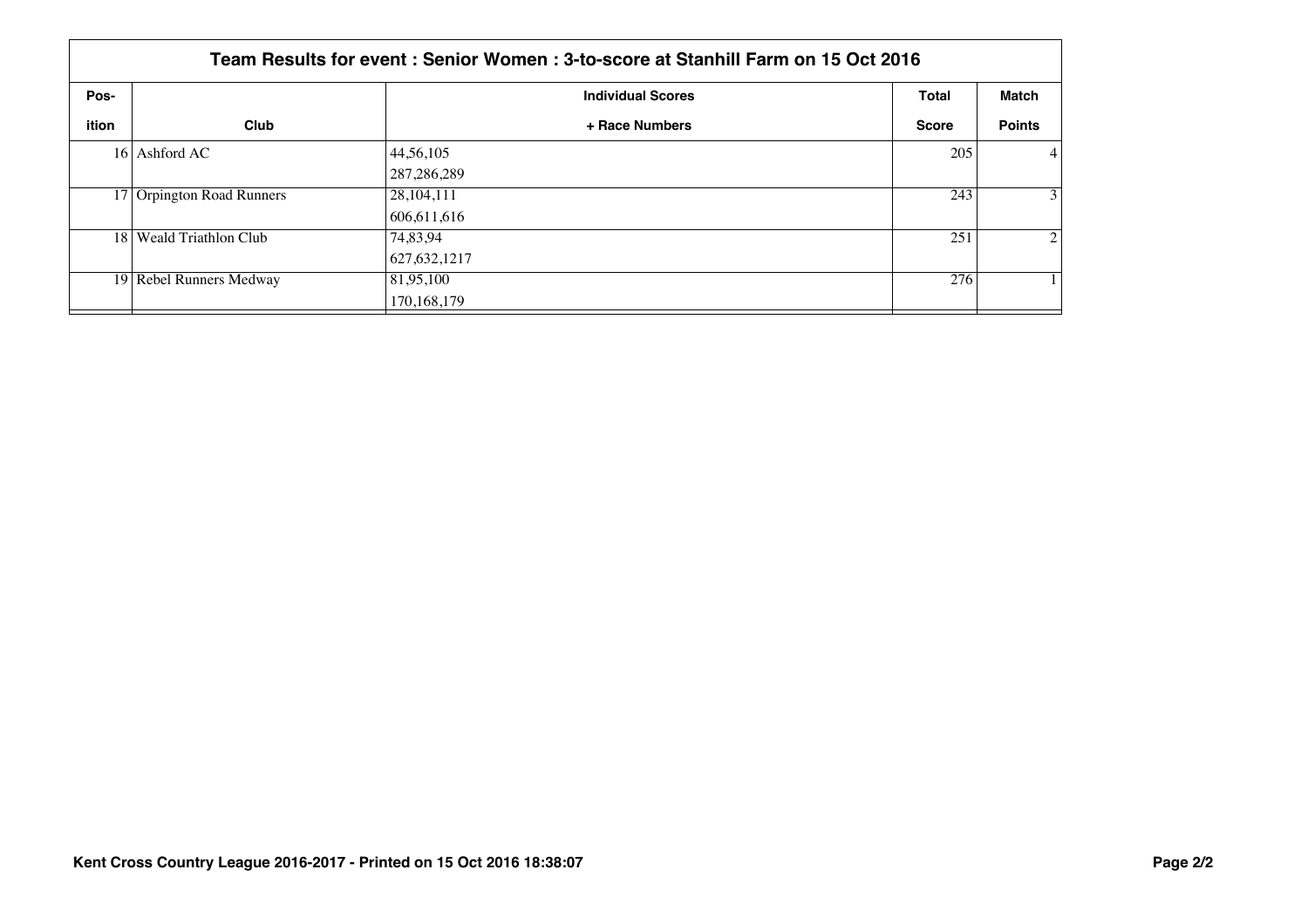| ition |                                    | <b>Individual Scores</b>           | <b>Total</b> | <b>Match</b>   |
|-------|------------------------------------|------------------------------------|--------------|----------------|
|       | Club                               | + Race Numbers                     | <b>Score</b> | <b>Points</b>  |
|       | 1 Blackheath & Bromley Harriers AC | 4,8,18,20,21,39                    | 110          | -11            |
|       |                                    | 6114,6116,329,322,337,324          |              |                |
|       | 2 Tonbridge AC                     | 1,14,15,17,41,52                   | 140          | 10             |
|       |                                    | 571, 568, 6120, 567, 569, 566      |              |                |
|       | 3 Paddock Wood AC                  | 3, 11, 13, 16, 35, 99              | 177          | 9              |
|       |                                    | 284, 283, 281, 280, 282, 279       |              |                |
|       | 4 Medway & Maidstone AC            | 5,7,12,23,65,67                    | 179          | 8              |
|       |                                    | 317, 314, 315, 311, 319, 316       |              |                |
|       | 5 Cambridge Harriers               | 6, 31, 48, 55, 69, 73              | 282          | $\overline{7}$ |
|       |                                    | 1113,927,1149,926,934,1114         |              |                |
|       | 6 Crystal Palace Triathletes       | 10,37,59,63,68,71                  | 308          | 6              |
|       |                                    | 45, 55, 51, 47, 49, 52             |              |                |
|       | 7 Dartford Harriers AC             | 29,49,64,89,91,93                  | 415          | 5              |
|       |                                    | 872, 877, 886, 873, 875, 874       |              |                |
|       | 8 Folkestone RC                    | 24, 32, 84, 90, 96, 103            | 429          | 4              |
|       |                                    | 1092, 1088, 1103, 1093, 1077, 1098 |              |                |
|       | 9 Greenwich Tritons Triathlon Club | 50,54,60,75,87,107                 | 433          | 3              |
|       |                                    | 226, 200, 198, 195, 194, 216       |              |                |
|       | 10 Istead & Ifield Harriers        | 22,61,70,80,113,135                | 481          | $\overline{2}$ |
|       |                                    | 17, 12, 26, 25, 191, 16            |              |                |
|       | 11 Bexley AC                       | 9,46,98,109,115,118                | 495          | 1              |
|       |                                    | 1155, 1055, 1259, 1261, 1060, 1154 |              |                |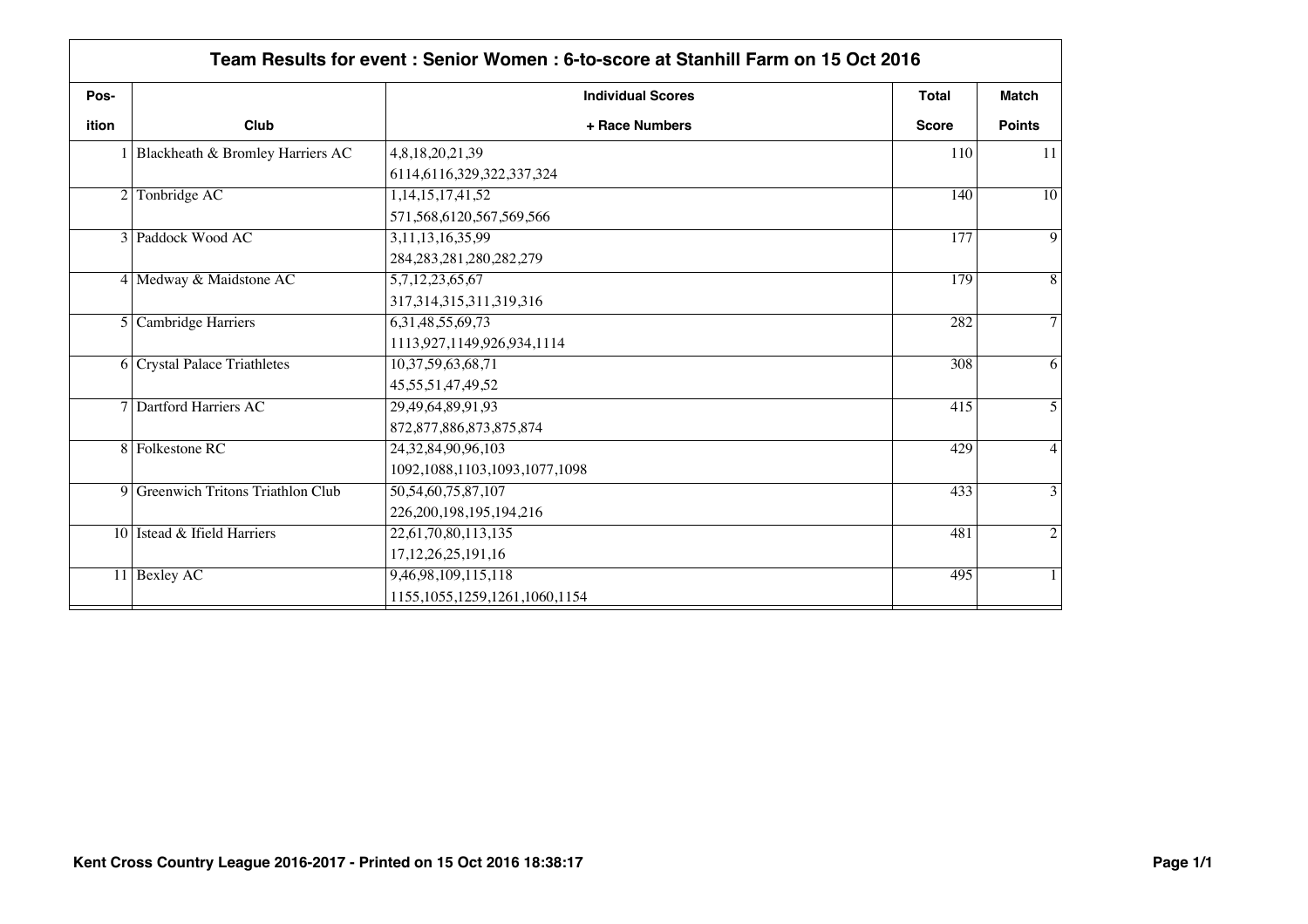| Pos-         |                                     | <b>Individual Scores</b> | <b>Total</b>     | <b>Match</b>    |
|--------------|-------------------------------------|--------------------------|------------------|-----------------|
| <b>ition</b> | Club                                | + Race Numbers           | <b>Score</b>     | <b>Points</b>   |
|              | 1 Medway & Maidstone AC             | 1,3,4,5                  | 13               | 20              |
|              |                                     | 2012, 140, 2036, 2011    |                  |                 |
|              | 2 Tonbridge AC                      | 2,8,9,11                 | $\overline{30}$  | $\overline{19}$ |
|              |                                     | 587, 573, 591, 2025      |                  |                 |
|              | 3 Blackheath & Bromley Harriers AC  | 16,19,28,33              | 96               | $\overline{18}$ |
|              |                                     | 400,397,2016,410         |                  |                 |
|              | 4 Dartford Harriers AC              | 14,26,30,42              | 112              | $\overline{17}$ |
|              |                                     | 941,970,962,961          |                  |                 |
|              | 5 Cambridge Harriers                | 18,23,46,54              | 141              | $\overline{16}$ |
|              |                                     | 741, 744, 736, 746       |                  |                 |
|              | <b>6</b> South Kent Harriers        | 7,10,29,113              | 159              | $\overline{15}$ |
|              |                                     | 82,2005,89,90            |                  |                 |
|              | 7 Tunbridge Wells Harriers          | 32,39,44,57              | 172              | $\overline{14}$ |
|              |                                     | 667, 666, 675, 686       |                  |                 |
|              | 8 Bexley AC                         | 15,55,61,72              | $\overline{203}$ | $\overline{13}$ |
|              |                                     | 1037, 1038, 1258, 1262   |                  |                 |
|              | 9 Crystal Palace Triathletes        | 25,49,68,80              | 222              | $\overline{12}$ |
|              |                                     | 69,72,61,56              |                  |                 |
|              | 10 Greenwich Tritons Triathlon Club | 52,64,73,99              | 288              | $\overline{11}$ |
|              |                                     | 256,199,193,219          |                  |                 |
|              | 11 Istead & Ifield Harriers         | 45,53,70,131             | 299              | $\overline{10}$ |
|              |                                     | 19,5,9,1                 |                  |                 |
|              | 12 Sevenoaks AC                     | 78,91,96,147             | 412              | $\overline{9}$  |
|              |                                     | 770, 774, 773, 775       |                  |                 |
|              | 13 Orpington Road Runners           | 67,85,125,136            | 413              | $\overline{8}$  |
|              |                                     | 607,613,619,608          |                  |                 |
|              | 14 Dartford Road Runners            | 87, 117, 121, 128        | 453              | $\overline{7}$  |
|              |                                     | 151,156,152,292          |                  |                 |
|              | 15 Weald Triathlon Club             | 94,98,126,144            | 462              | 6               |
|              |                                     | 641, 621, 623, 633       |                  |                 |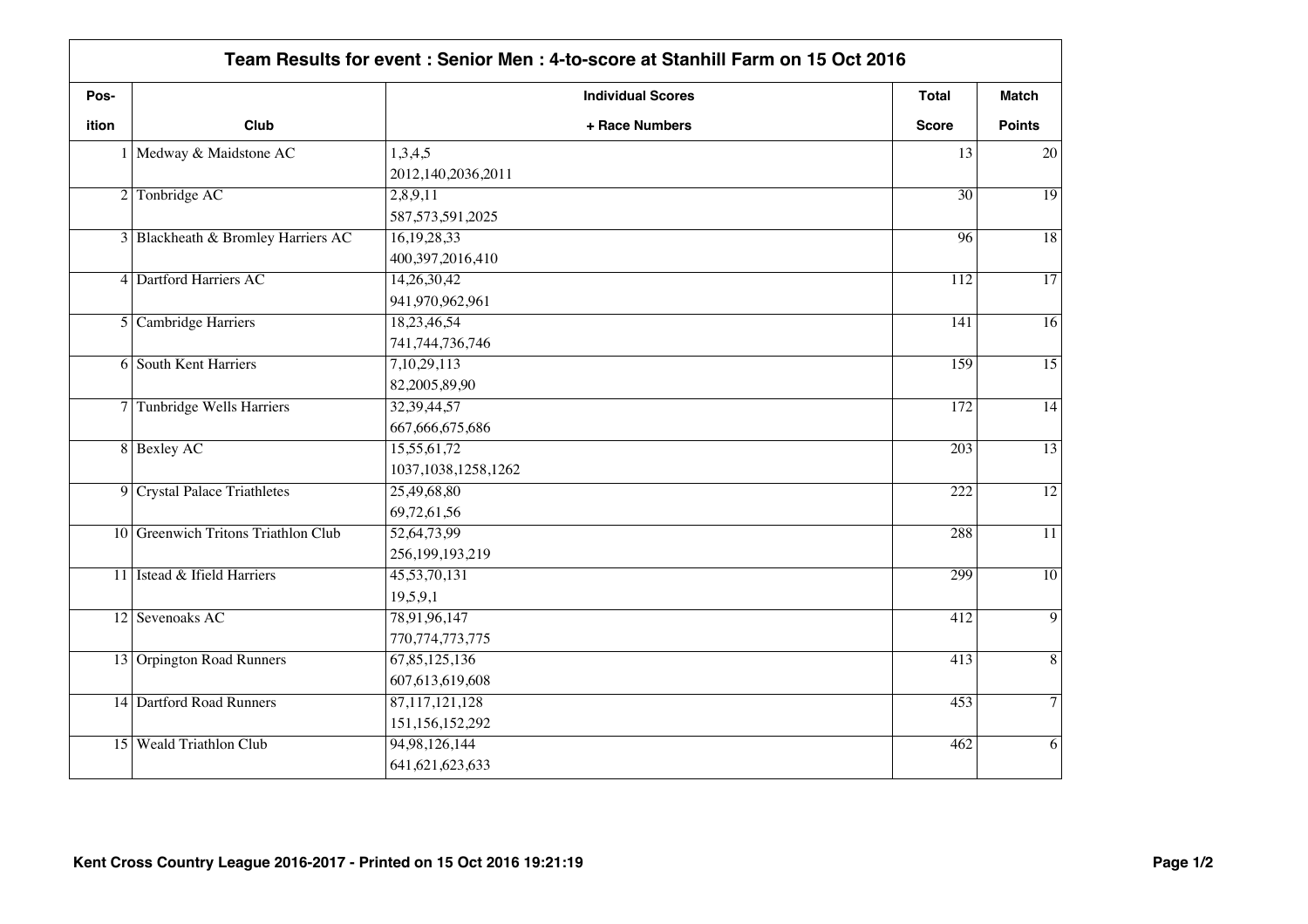| Team Results for event : Senior Men : 4-to-score at Stanhill Farm on 15 Oct 2016 |                          |                          |              |                 |  |  |  |
|----------------------------------------------------------------------------------|--------------------------|--------------------------|--------------|-----------------|--|--|--|
| Pos-                                                                             |                          | <b>Individual Scores</b> | <b>Total</b> | Match           |  |  |  |
| ition                                                                            | Club                     | + Race Numbers           | <b>Score</b> | <b>Points</b>   |  |  |  |
|                                                                                  | 16 Medway Triathlon Club | 43,110,153,168           | 474          | $\mathfrak{H}$  |  |  |  |
|                                                                                  |                          | 659,656,662,650          |              |                 |  |  |  |
|                                                                                  | 17 Beckenham RC          | 76, 79, 127, 194         | 476          | $\vert 4 \vert$ |  |  |  |
|                                                                                  |                          | 1131, 1121, 1128, 1126   |              |                 |  |  |  |
|                                                                                  | 18   Maidstone Harriers  | 82, 143, 146, 148        | 519          | $\overline{3}$  |  |  |  |
|                                                                                  |                          | 265, 261, 268, 272       |              |                 |  |  |  |
|                                                                                  | 19 Folkestone RC         | 63,140,169,185           | 557          | $\overline{2}$  |  |  |  |
|                                                                                  |                          | 1087, 1091, 1111, 1086   |              |                 |  |  |  |
|                                                                                  | 20 Rebel Runners Medway  | 109, 141, 165, 173       | 588          |                 |  |  |  |
|                                                                                  |                          | 172, 164, 171, 165       |              |                 |  |  |  |